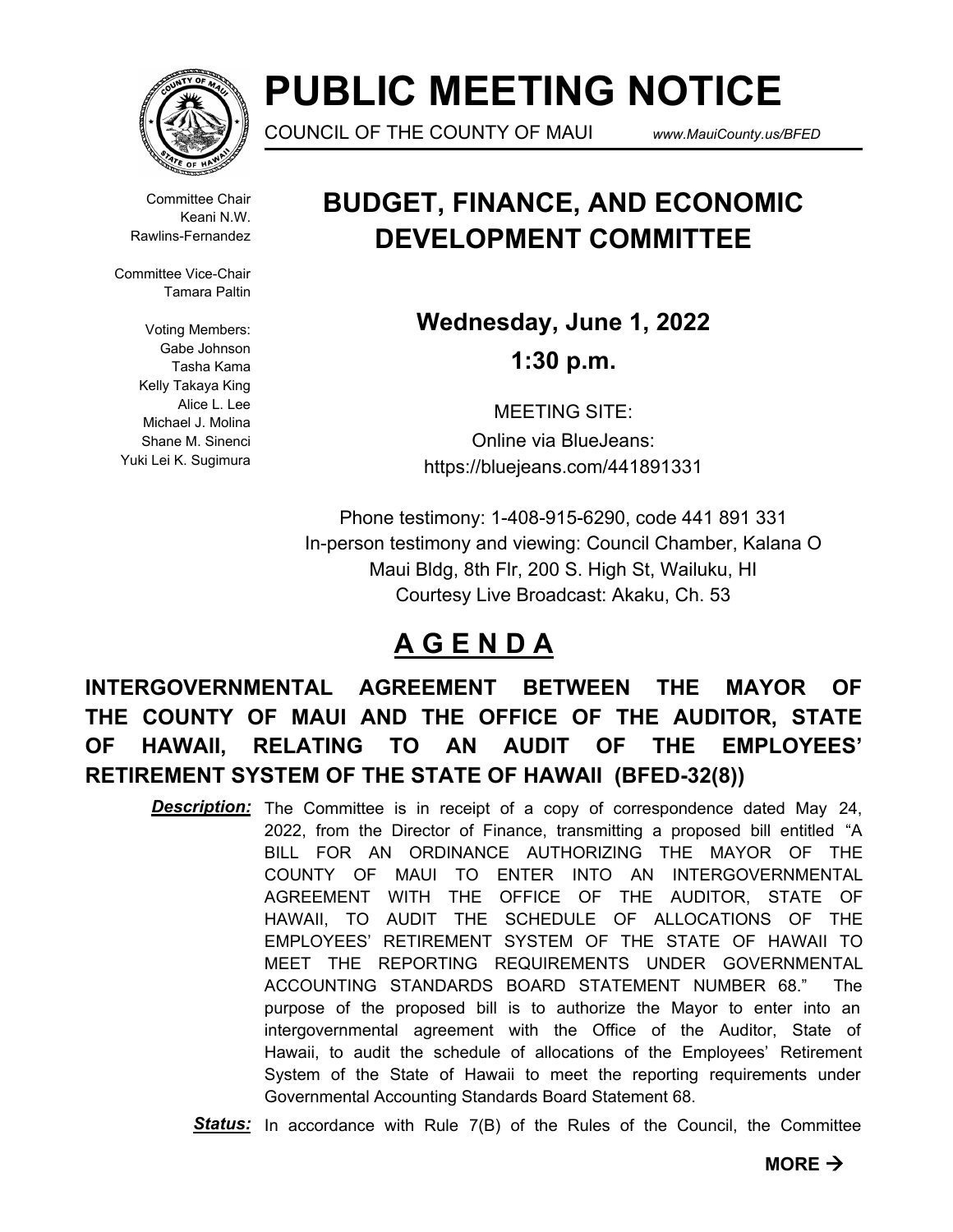may discuss the matter. No legislative action will be taken.

[Correspondence from Finance 05-24-2022](http://mauicounty.legistar.com/gateway.aspx?M=F&ID=9a37cfac-1ba0-4215-83ff-98644d6b1535.pdf)

### **FISCAL YEAR 2022 TOURISM MANAGEMENT GRANT FUND (BFED-32(9))**

- **Description:** In accordance with Rule 7(B) of the Rules of the Council, the Committee anticipates receiving a presentation from the Maui Visitors Bureau on the Fiscal Year 2022 Tourism Management Grant Fund.
	- Status: The Committee may discuss the matter. No legislative action will be taken.